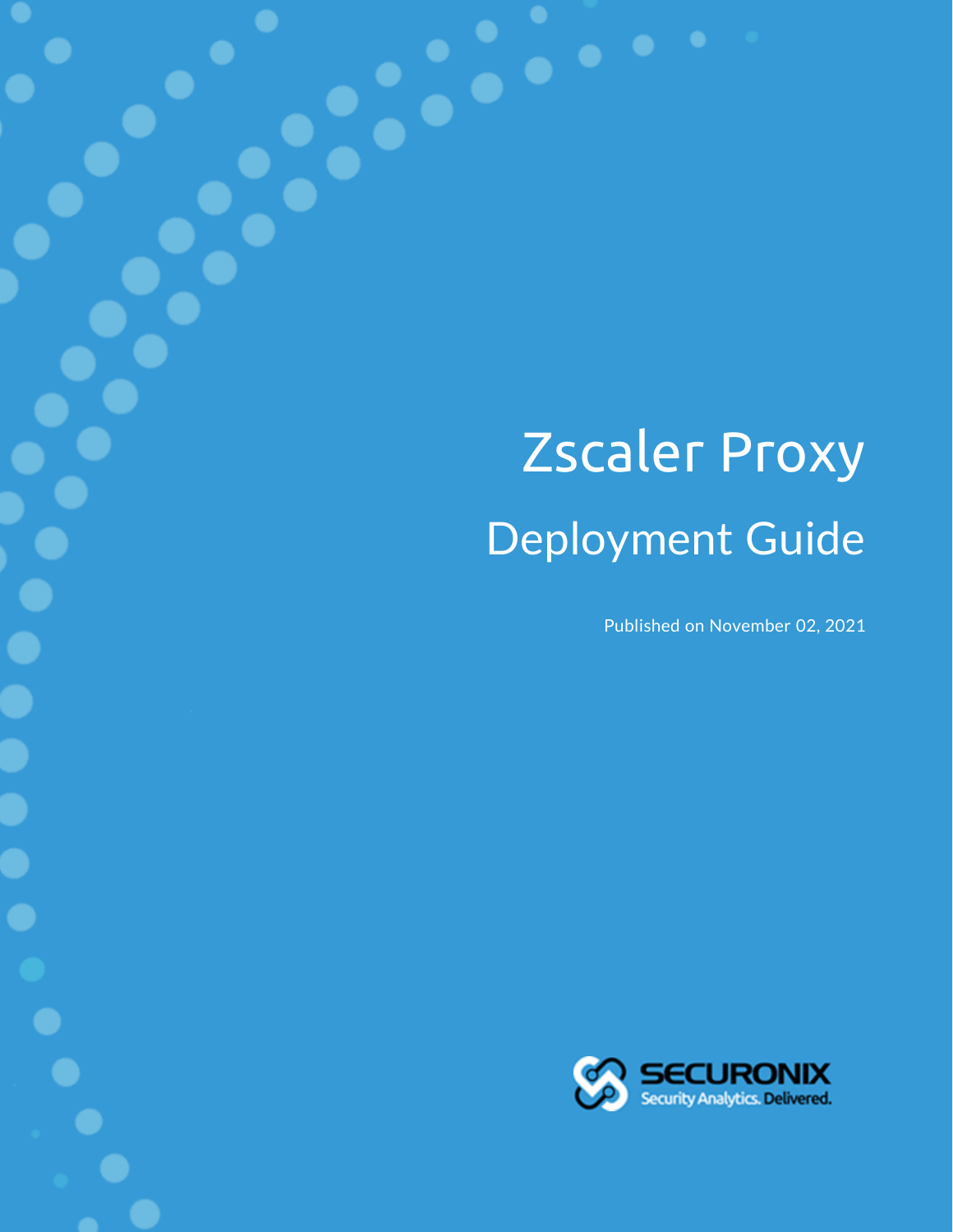#### **Securonix proprietary statement**

This material constitutes proprietary and trade secret information of Securonix, and shall not be disclosed to any third party, nor used by the recipient except under the terms and conditions prescribed by Securonix. The trademarks, service marks, and logos of Securonix and others used herein are the property of Securonix or their respective owners.

#### **Securonix copyright statement**

This material is also protected by Federal Copyright Law and is not to be copied or reproduced in any form, using any medium, without the prior written authorization of Securonix. However, Securonix allows the printing of the Adobe Acrobat PDF files for the purposes of client training and reference.

Information in this document is subject to change without notice. The software described in this document is furnished under a license agreement or nondisclosure agreement. The software may be used or copied only in accordance with the terms of those agreements. Nothing herein should be construed as constituting an additional warranty. Securonix shall not be liable for technical or editorial errors or omissions contained herein. No part of this publication may be reproduced, stored in a retrieval system, or transmitted in any form or any means electronic or mechanical, including photocopying and recording for any purpose other than the purchaser's internal use without the written permission of Securonix.

Copyright © 2021 Securonix. All rights reserved.

#### **Contact information**

Securonix 5080 Spectrum Drive Suite 950W Addison, TX 75001 (855) 732-6649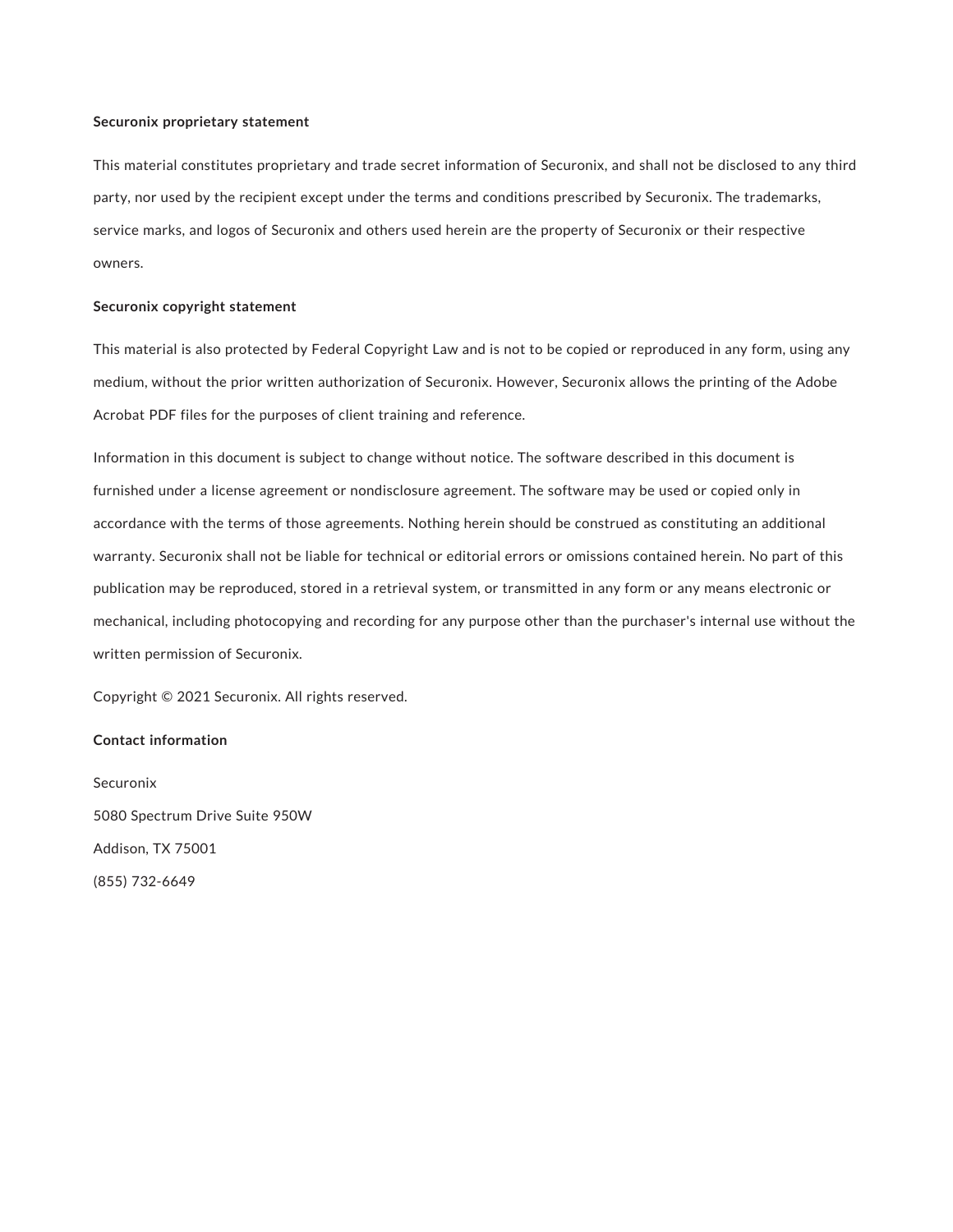## **Table of Contents**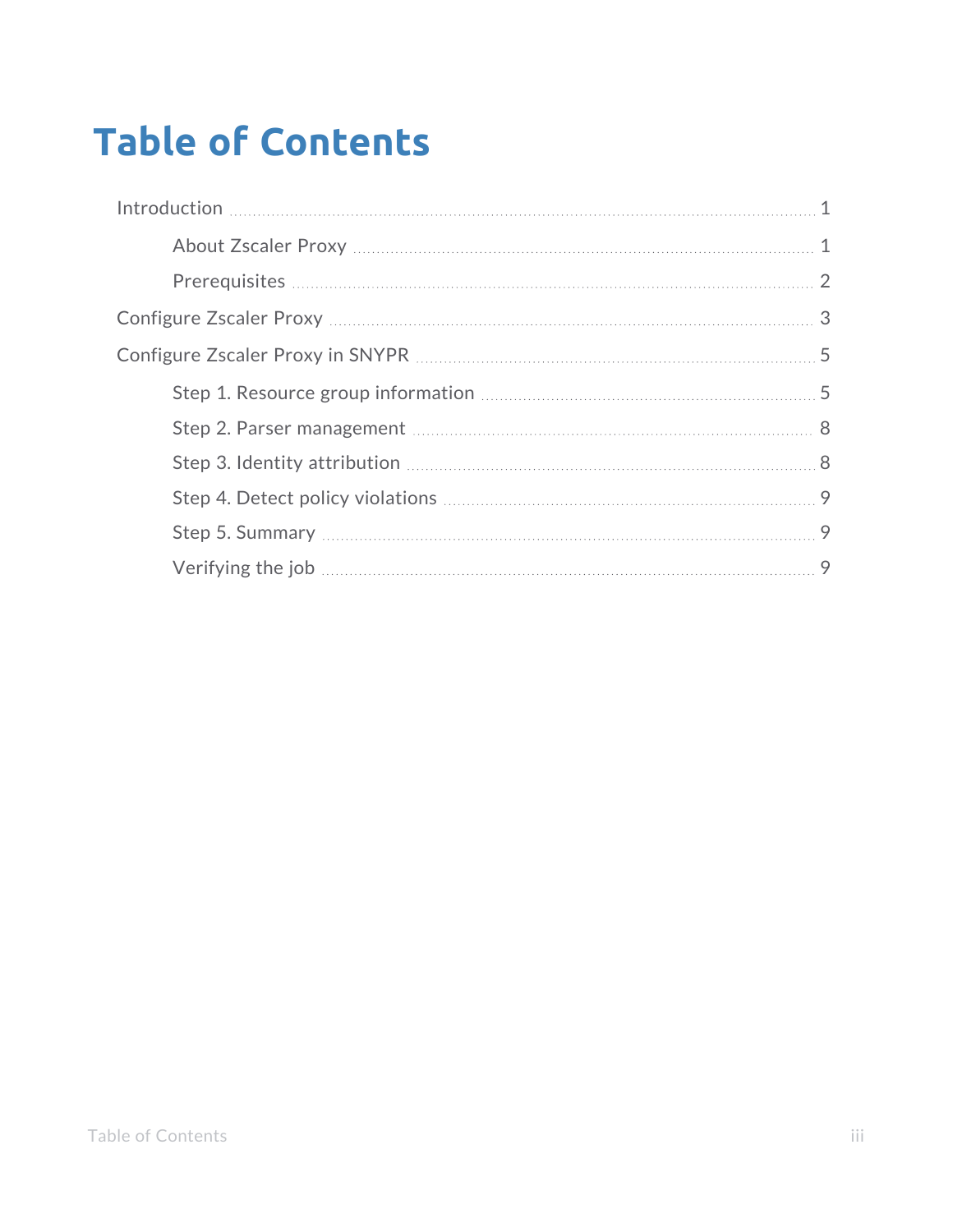## <span id="page-3-0"></span>**Introduction**

A connector is used to establish communication between the SNYPR application and a datasource. Following a successful deployment, the connector makes data from a datasource available to query and view in the SNYPR application.

The instructions in this deployment guide describe how to deploy Zscaler Proxy security log data in the SNYPR application.

**Note:** The images in this guide are for illustrative purposes only. Images may differ from the actual product due to product enhancements.

## <span id="page-3-1"></span>About Zscaler Proxy

Zscaler Proxy is a cloud security platform that delivers a complete security stack as a cloud service, eliminating the cost and complexity of traditional secure web gateway appliances. By moving security to a globally distributed cloud, Zscaler brings the Internet and web gateway closer to the user for a faster experience. Organizations can easily scale protection to all mobile users or offices through local Internet breakouts and minimize the network and appliance infrastructure.

The following properties are specific to the Zscaler Proxy connector:

- <sup>l</sup> **Collection Method**: Syslog
- <sup>l</sup> **Format**: CEF
- <sup>l</sup> **Functionality**: Web Proxy
- **. Parser: SCNX ZSCALER ZSCALERPROXY PXY SYS CEF**
- <sup>l</sup> **Vendor Version**: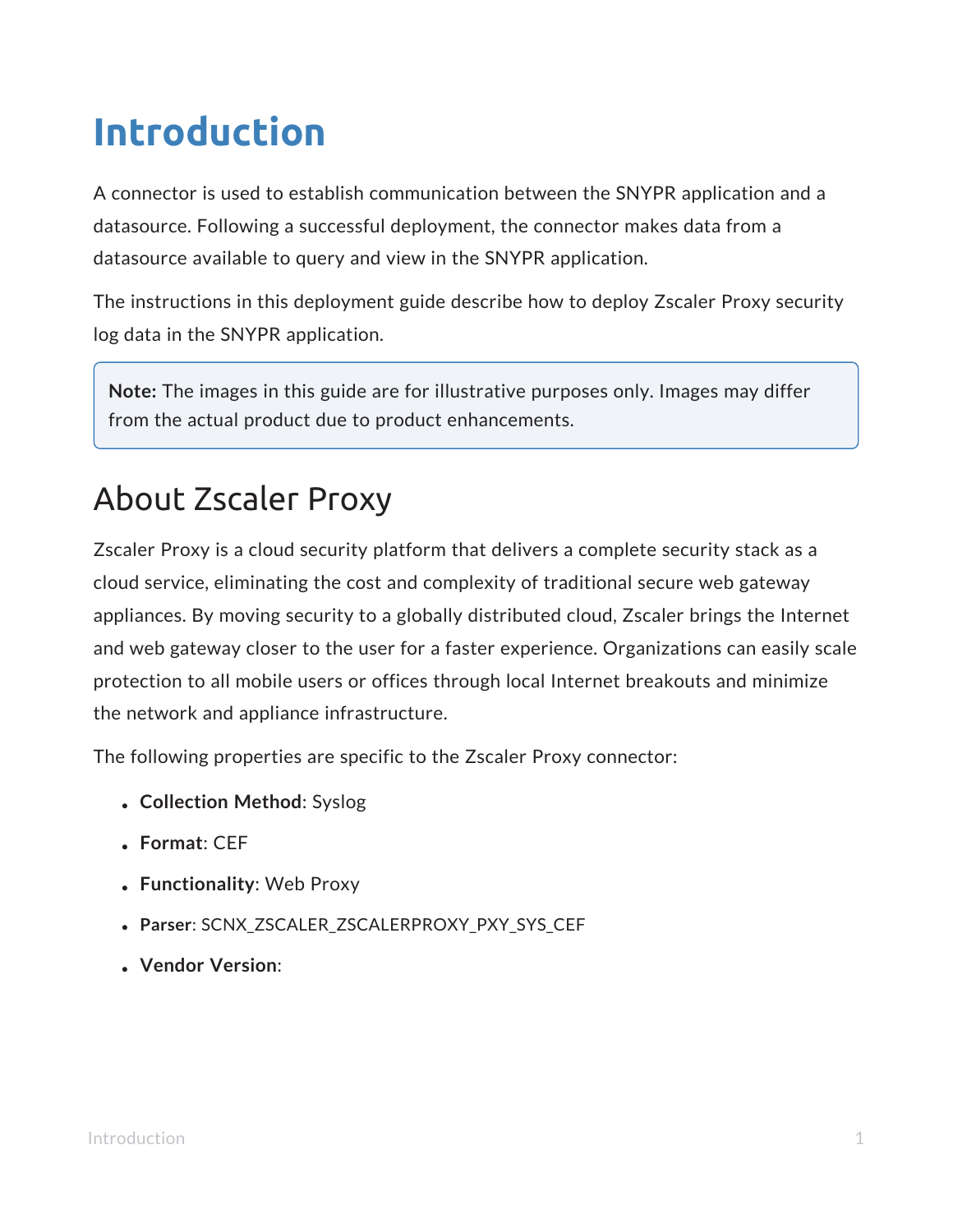- <sup>o</sup> **Windows**: 3.1.0.96
- <sup>o</sup> **Mac**: 3.2.0.62

## <span id="page-4-0"></span>Prerequisites

Before you connect Zscaler Proxy, ensure you have the Remote Ingestion Node (RIN) details to send data.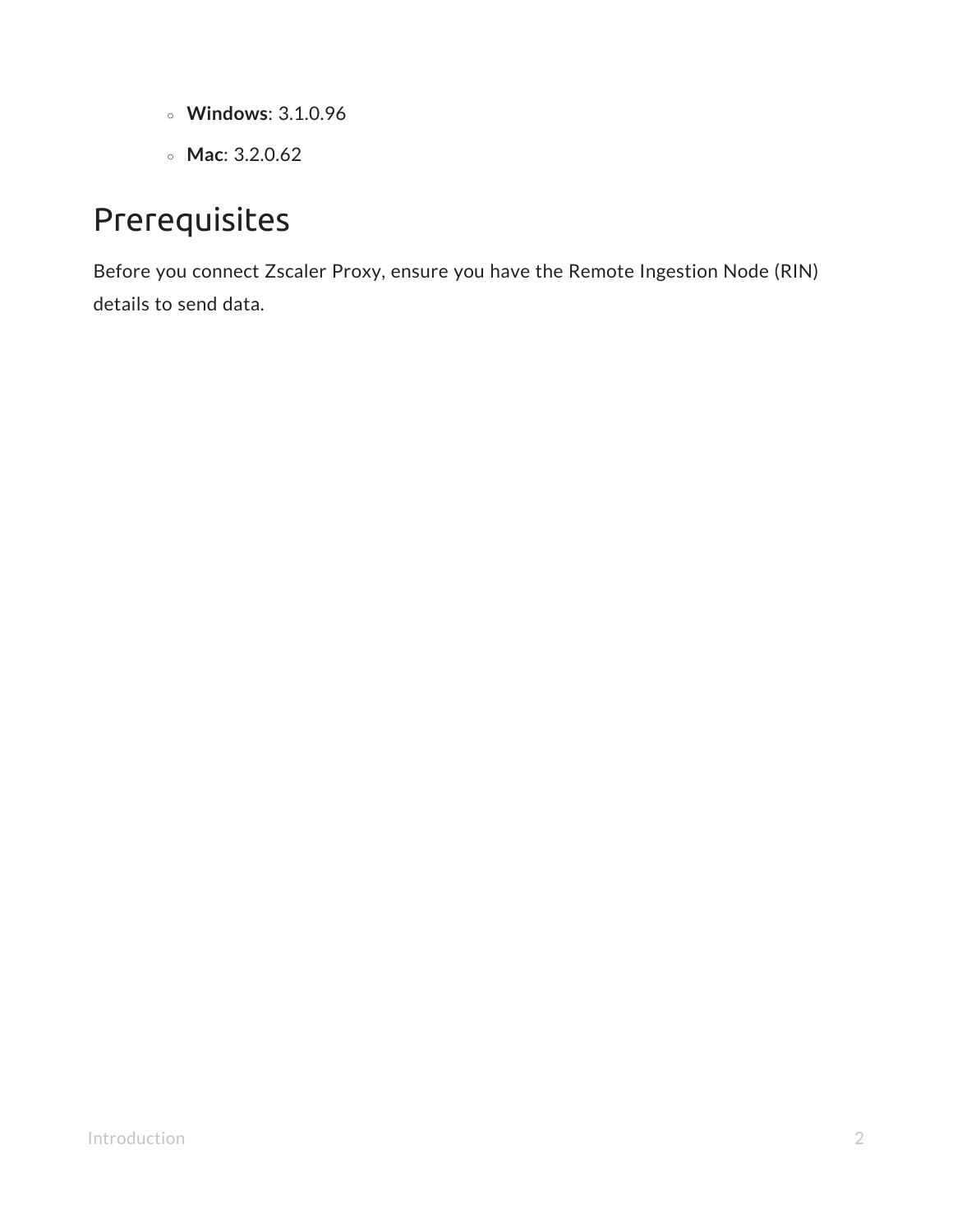## <span id="page-5-0"></span>**Configure Zscaler Proxy**

Complete the following steps to configure the Zscaler Proxy connection:

- 1. Log in to the administration portal for Zscaler NSS.
- 2. In the navigation pane, select **Administration > Settings > Nanolog Streaming Service**.
- 3. From the **NSS Feeds** tab, click **Add NSS Feed**.
- 4. Complete the following information:
	- **Feed Name:** Type the name of the NSS feed.
	- <sup>l</sup> **NSS Type**: Keep the default, **NSS for Web**.
	- **. NSS Server:** Select the ZScaler NSS system.
	- <sup>l</sup> **Status**: Select **Enabled**.
	- **.** SIEM IP Address: Enter the IP address of the RIN.
	- <sup>l</sup> **SIEM TCP Port**: Enter **514**.
	- **Log Type:** Select Alerts, and then choose which alert levels you want to send.
- 5. Click **Save** and then activate your changes.
- 6. Verify logs are being received on the RIN using the following command:

```
tcpdump -i eth0 udp port 514 -v -A
```
The logs will look similar to the following example:

```
Nov 2 08:00:00 zscaler-nss
CEF:0|Zscaler|NSSWeblog|5.0|Allowed|Allowed|3|act=Allowed
app=HTTPS cat=Bypass Salesforce
dhost=securonix.lightning.force.com dst=101.53.162.79
src=114.124.131.105 in=722 outcome=200 out=1784
```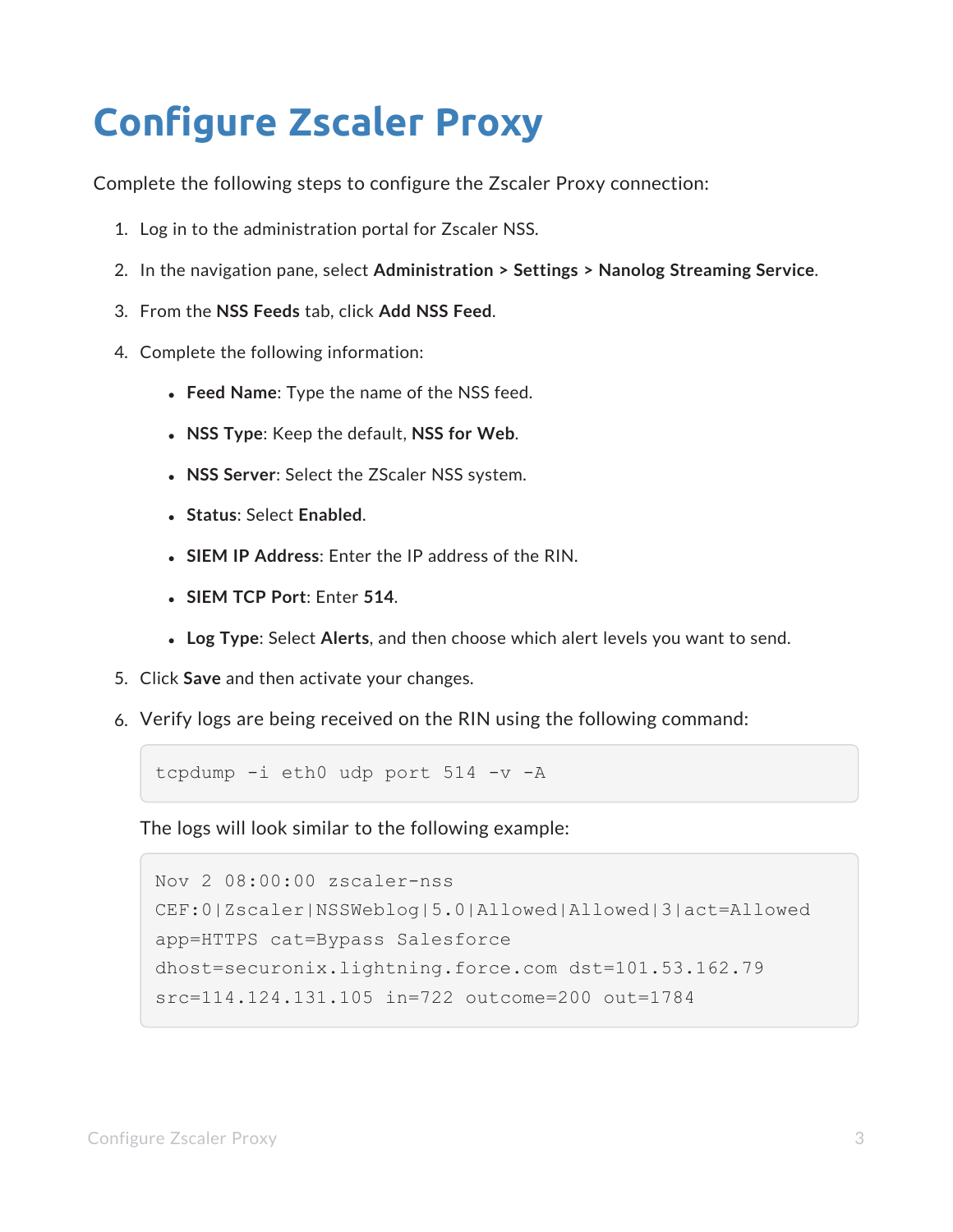request=securonix.lightning.force.com/cometd/45.0/ rt=Nov 02 2021 08:00:00 sourceTranslatedAddress=114.124.131.105 requestClientApplication=Mozilla/5.0 (Windows NT 10.0; Win64; x64) AppleWebKit/537.36 (KHTML, like Gecko) Chrome/95.0.4638.69 Safari/537.36 requestMethod=POST suser=dewi.sawitri@aux.securonix.com spriv=Road Warrior externalId=7025755607084892167 fileType=GZIP reason=Allowed destinationServiceName=Salesforce cn1=10 cn1Label=riskscore cs1=MERCHANT KYC QUALITY CONTROL cs1Label=dept cs2=Userdefined cs2Label=urlsupercat cs3=Business cs3Label=appclass cs4=None cs4Label=malwarecat cs5=None cs5Label=threatname cs6=None cs6Label=dlpeng ZscalerNSSWeblogURLClass=Bandwidth Loss ZscalerNSSWeblogDLPDictionaries=None requestContext=securonix.lightning.force.com/lightning/r/ac count/0012s00000aobrzaan/view?ws=/lightning/r/Outlet\_\_ c/a0L2s000000MAQ8EAO/view contenttype=application/json unscannabletype=None deviceowner=dewi.sawitri devicehostname=GF030000427145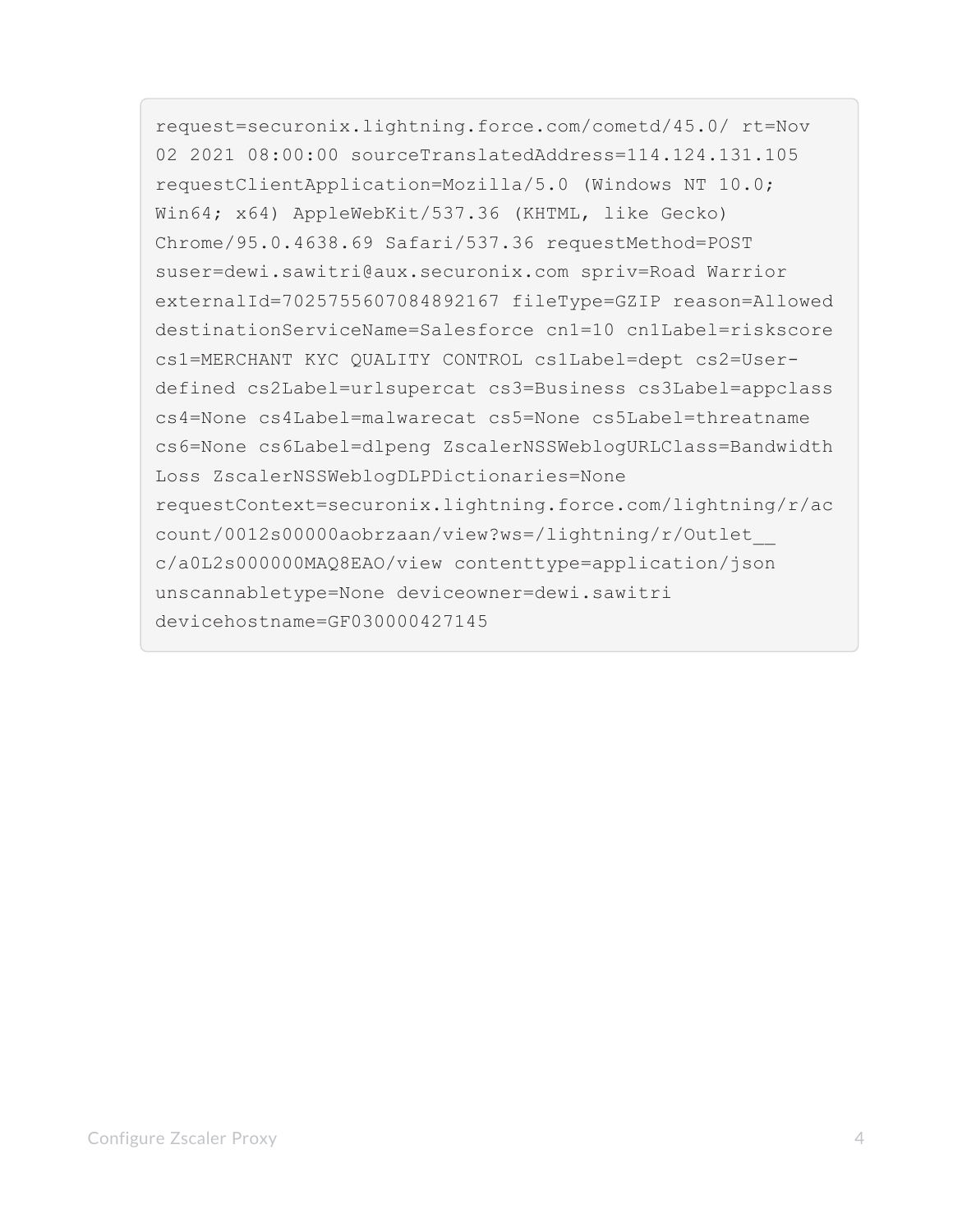## <span id="page-7-0"></span>**Configure Zscaler Proxy in SNYPR**

Complete the following steps to configure Zscaler Proxy in the SNYPR application:

- 1. Resource group [information](#page-7-1)
- 2. Parser [management](#page-10-0)
- 3. Identity [attribution](#page-10-1)
- 4. Detect policy [violations](#page-11-0)
- <span id="page-7-1"></span>5. [Summary](#page-11-1)

### Step 1. Resource group information

Follow the following steps if you are using SNYPR 6.3.1:

- 1. Navigate to **Menu > Add Data > Activity** in the SNYPR application.
- 2. Click **Add Data > Add Data for Supported Device Type** to setup the ingestion process.
- 3. Click **Vendor** in the **Resource Type Information** section and select the following information:
	- <sup>l</sup> **Vendors**: Zscaler
	- <sup>l</sup> **Device Types**: Zscaler Proxy
	- <sup>l</sup> **Collection Method**: CEF[SYSLOG]
- 4. Perform the following steps in the **Ingesters** section:
	- a. Select an ingester from the list.
	- b. Click **+** to add a filter for the ingester, and then provide the following information: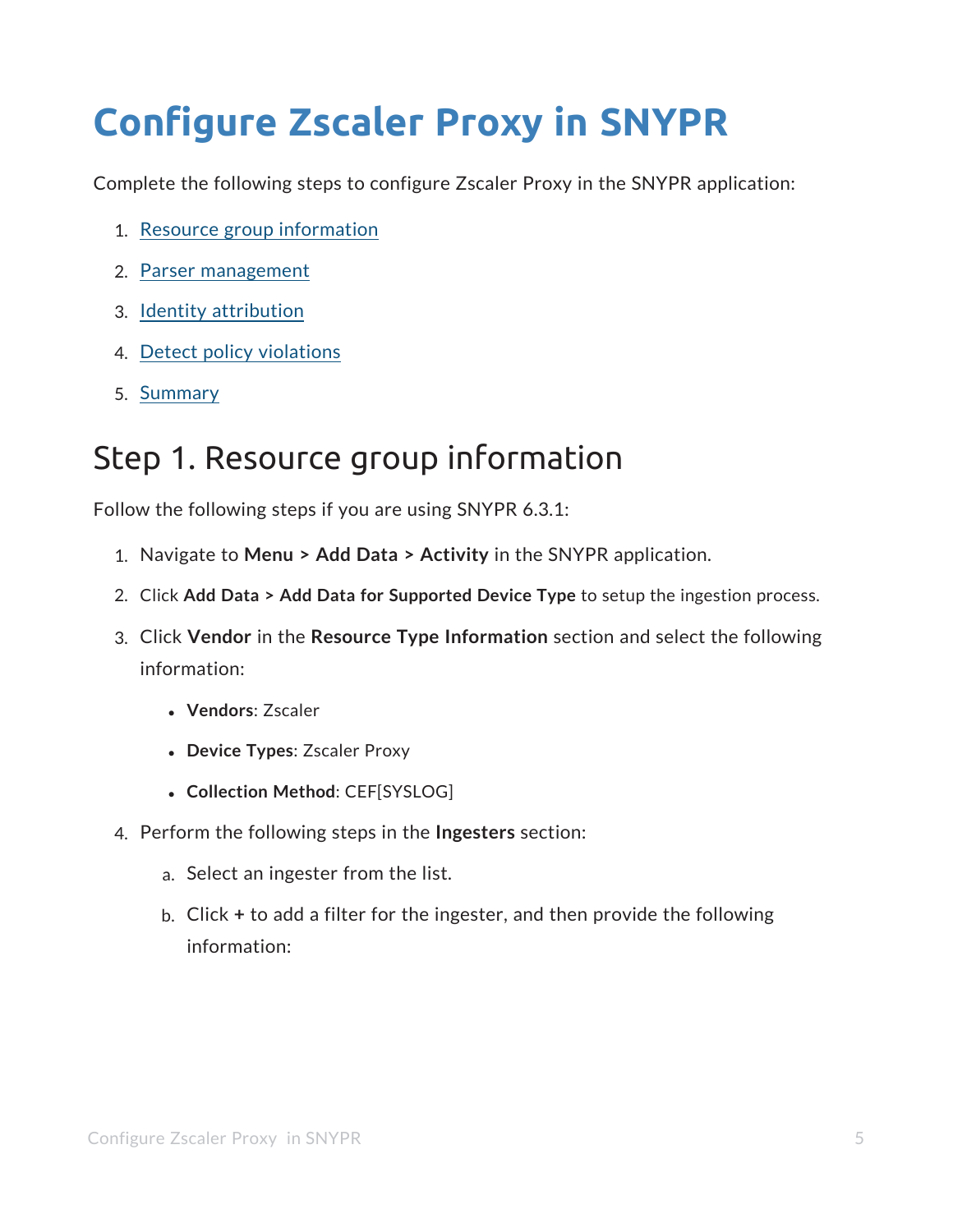- i. Provide a name for the filter.
- ii. Add the following syslog expression to identify events that are associated with the device:

 $\{host('10.0.0.1");\};$ 

**Note:** The IP address is the address of the host initiating the traffic.

- iii. Click **Add** to add the filter.
- 5. Complete the following information in the **Device Information** section:
	- <sup>l</sup> **Datasource Name**: Zscaler Proxy
	- <sup>l</sup> **Specify timezone for activity logs**: Select a time zone from the list.
- 6. Click **Get Preview** in the upper right corner of the page to preview the ingested data from the datasource.
- 7. Click **Save & Next**.

Follow the following steps if you are using SNYPR 6.4:

- 1. Navigate to **Menu > Add Data > Activity** in the SNYPR application.
- 2. Click **Discovered**. The section displays a list of discovered devices by recommended parsers.

**Note:** Note: You can locate a datasource/device by specifying CIDR or keyword in the Search field.

- 3. Review discovered devices to locate devices that you want to onboard.
- 4. Select a resource or any number of resources to view details on the right-section of the screen.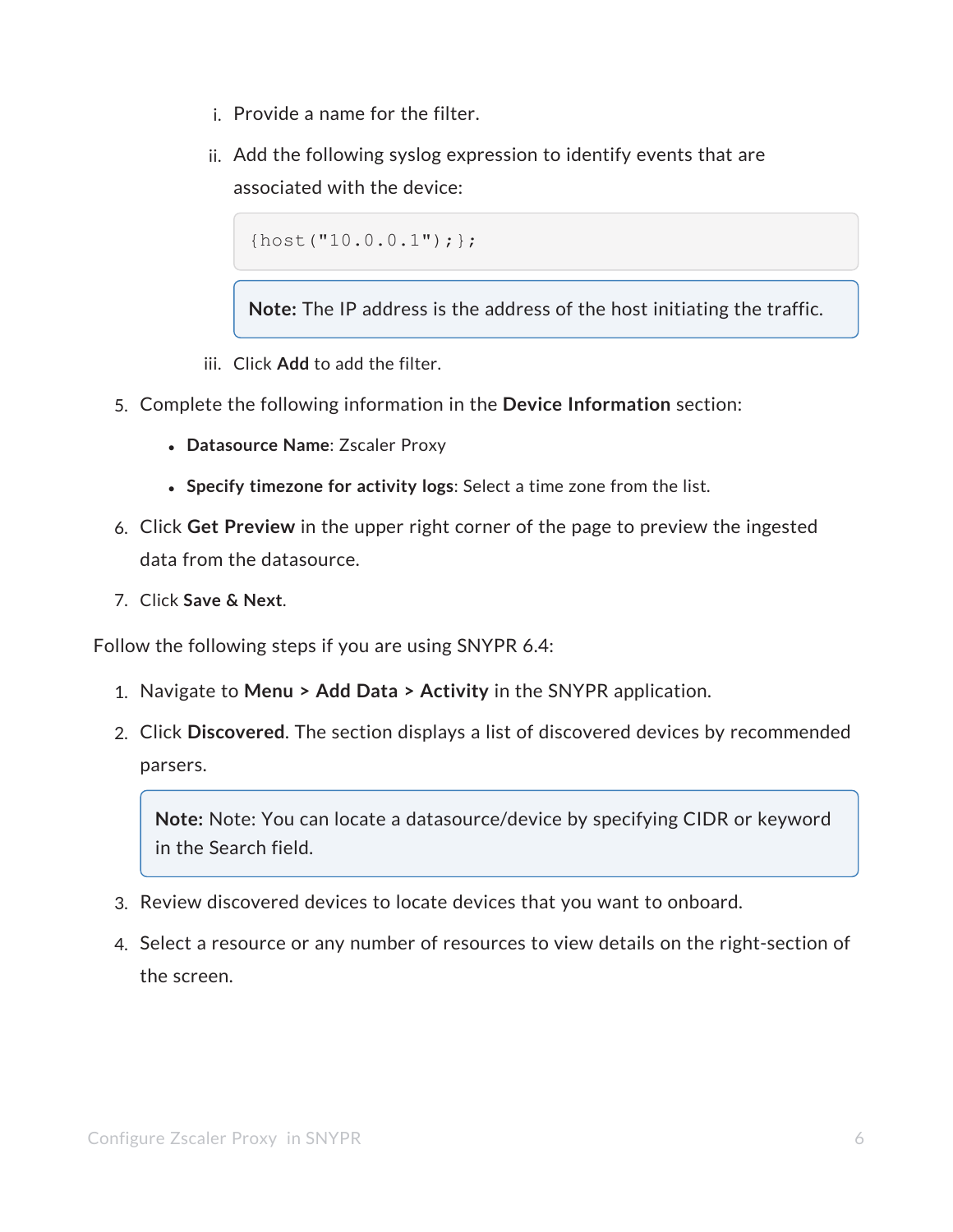5. In the right section of the screen, select a resource and click **Select Timezone**. The **Select Timezone** drop-down list is displayed.

| -Select Timezone- | CU:<br>Con |
|-------------------|------------|
|                   |            |
| -Select Timezone- |            |
| ACT               |            |
| AET               |            |
| AGT               |            |
| ART               |            |

- 6. Select a timezone.
- 7. Review and select the existing parser, or you can search for another parser by performing the following steps:
	- i. Select **By Vendor** from **Choose Existing Parser**.



ii. Click **Vendors** > **Resource Types** > **Parser Name**. The following image is just for reference: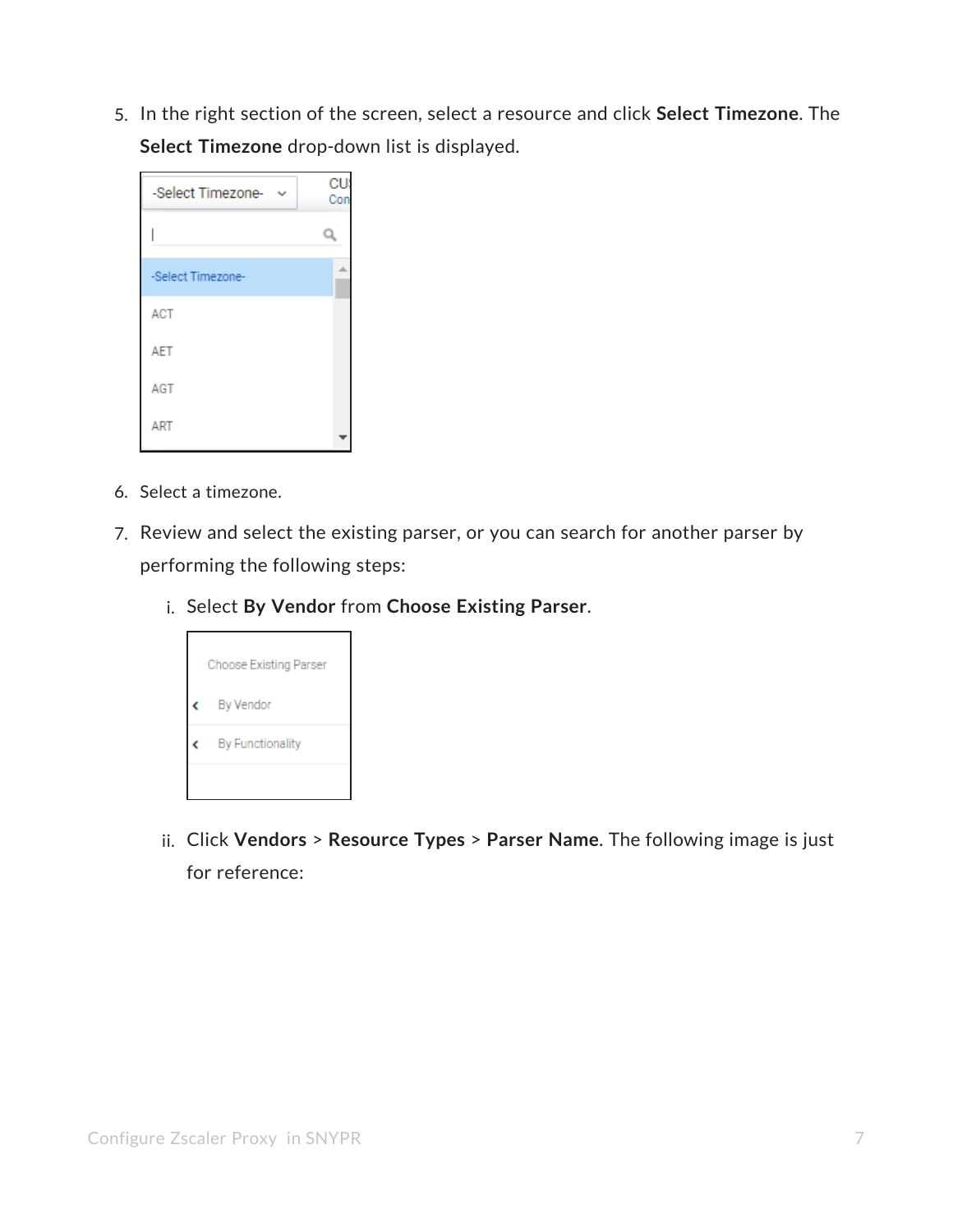| Parser Name<br>Search                     | Resource Types<br>Search          | Vendors<br>Search        | Choose Existing Parser     |
|-------------------------------------------|-----------------------------------|--------------------------|----------------------------|
|                                           |                                   |                          | <b>By Vendor</b><br>←<br>ᆂ |
| SCNX_ACTIVI_ACTIVID<br>ENTITYHIDGLOBAL_PH | Actividentity<br>[Key Value Pair] | Cerner                   | By Functionality<br>Ł      |
| Y_SYS_JSO                                 | Actividentity HID                 | Check Point              |                            |
|                                           | Global<br>[JSON]                  | Software<br>Technologies | Clear Parser               |
|                                           |                                   | Cisco Systems            |                            |
|                                           |                                   | Citrix Systems           |                            |
|                                           |                                   | Cofense                  |                            |
|                                           |                                   | Corelight                |                            |

For Zscaler Proxy, select the following information:

- **· Vendors: Zscaler**
- <sup>l</sup> **Resource Types**: Zscaler Proxy
- <sup>l</sup> **Parser Name**: SCNX\_ZSCALER\_ZSCALERPROXY\_PXY\_SYS\_CEF
- 8. Click **Get Preview** in the upper right corner of the page to preview the ingested data from the datasource.
- <span id="page-10-0"></span>9. Click **Save & Next**.

### Step 2. Parser management

<span id="page-10-1"></span>Click **Save & Next**.

### Step 3. Identity attribution

- 1. Click **Add Condition > Add New Correlation Rule** to add a correlation rule.
- 2. Provide a descriptive name for the correlation rule in the **Correlation Rule** section.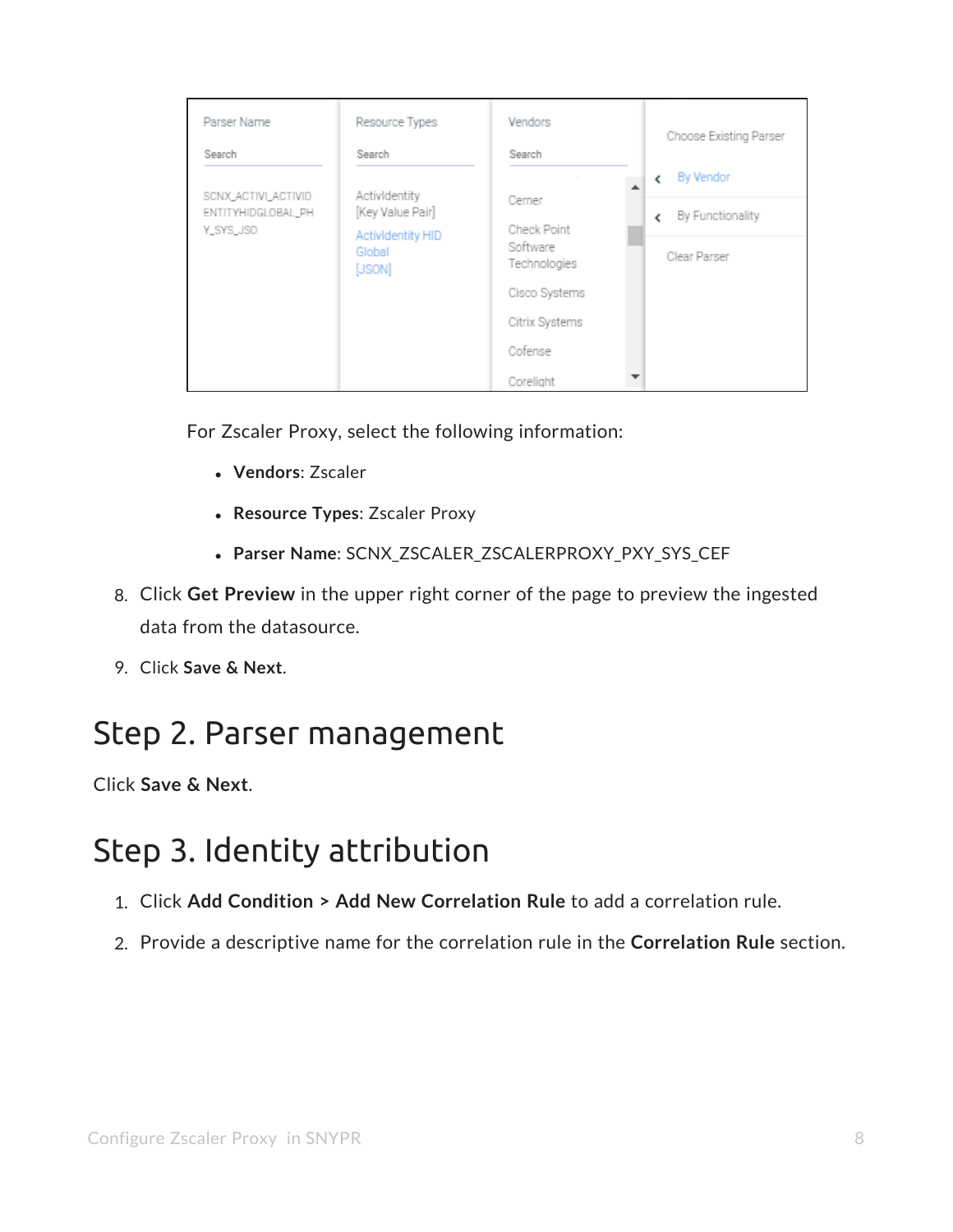**Note:** For more information on Identity Attribution, refer to the [SNYPR](https://documentation.securonix.com/onlinedoc/Content/6.4 Cloud/Content/SNYPR 6.4/6.4 Guides/Data Integration Guide/6.4 Activity Data_Step3 Identity Attribution.htm#Identity) 6.4 Data [Integration](https://documentation.securonix.com/onlinedoc/Content/6.4 Cloud/Content/SNYPR 6.4/6.4 Guides/Data Integration Guide/6.4 Activity Data_Step3 Identity Attribution.htm#Identity) Guide.

- 3. Specify the **User Attribute**, **Operation**, **Parameter**, **Condition**, and **Separator** parameters in the **Correlate events to user using rule** section.
- 4. Click **Save** in the lower-right corner of the page to save the **Correlate events to user using rule** table.
- <span id="page-11-0"></span>5. Click **Save & Next** in the upper-right corner of the page.

## Step 4. Detect policy violations

<span id="page-11-1"></span>Click **Save & Next**.

### Step 5. Summary

- 1. Select **Do you want to schedule this job for future?** in the **Job Scheduling Information** section and select any of the following based on the collection method:
	- Run every 1 minutes for datasources with the collection method as syslog.
	- Run every 10 minutes for non-syslog based datasources.
- <span id="page-11-2"></span>2. Click **Save & Run**.

## Verifying the job

Following a successful import, the security log data for the datasource is accessible in the **Available Datasources** section of Spotter. To access the imported security log data, complete the following steps: